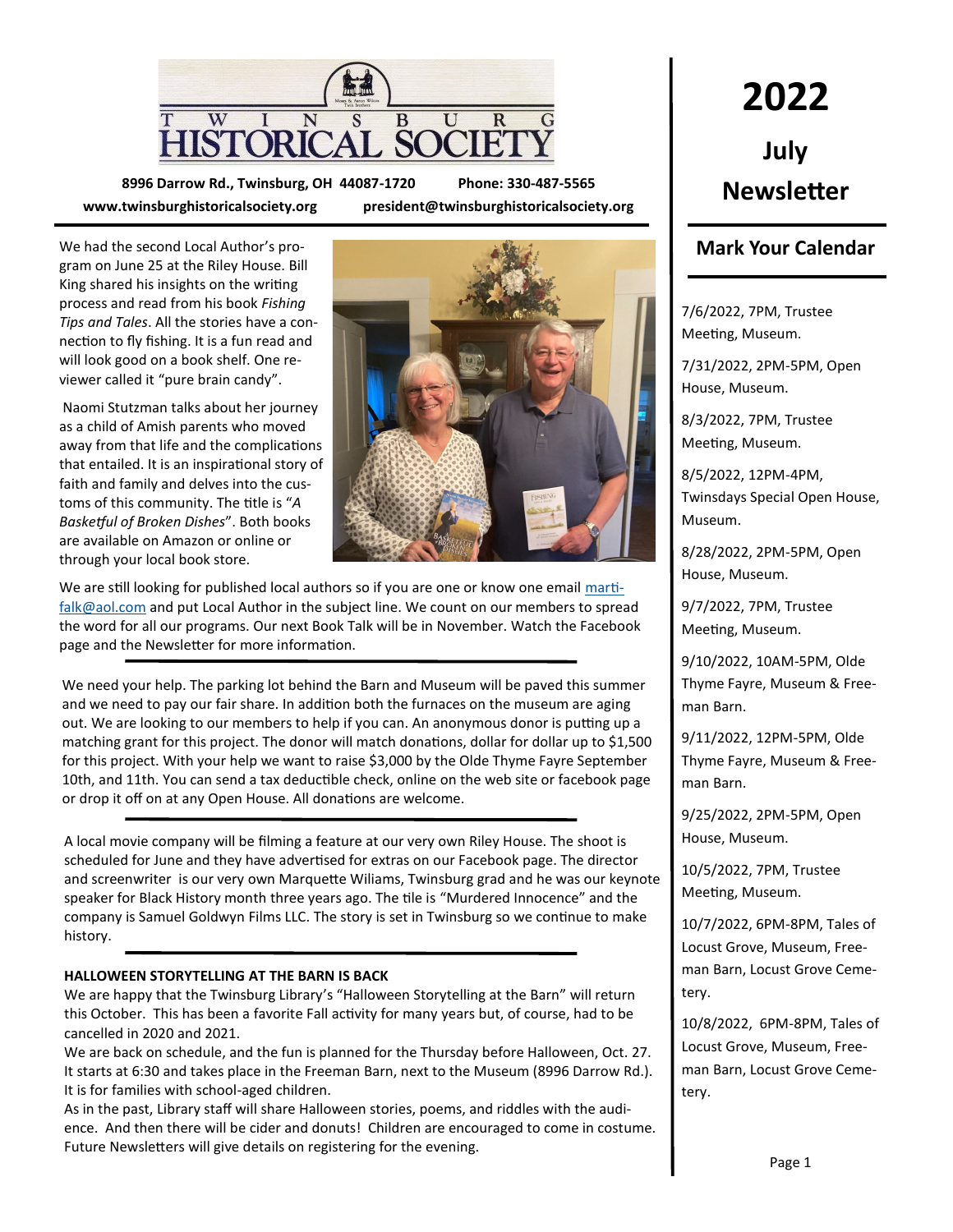### **Twinsburg Historical Society News Letter**

**8996 Darrow Rd. Twinsburg, OH 44087**

### **www.twinsburghistoricalsociety.org**

This year's recipient of the Robert Culhan Scholarship is Donald Mold. He is planning to

attend Purdue University this fall to study chemical engineering. Donald has a very impressive record as an honors student, Eagle Scout, trombone player (John Phillips Sousa Award Winner), and athlete. He has also volunteered with his church and several community organizations, including the Twinsburg Historical Society. We wish him well in his future endeavors.



#### **OLDE THYME FAYRE**

Plans are underway for this years' Olde Thyme Fayre, Sept. 10th and 11th. This will be at the Museum and Barn, from 10:00 to 5:00 on Saturday and Noon to 5:00 on Sunday. We're still working on activities but know there will be the always-popular kids games and

crafts. We'll welcome any and all homemade items you would like to share and display - anything knitted, crocheted, woven, quilted, painted, assembled, carved….anything you have created, please bring to the Museum.

Homegrown products - edible or decorative - will be shown in the Barn. As you plant flowers and nurture vegetables in your garden, be sure to keep an eye on those that might earn some of our blue ribbons! We are also happy to show off home-canned goods.

Watch for times to bring in items in the next Newsletter and on social media. We'll also have more information on what to look forward to as the Summer progresses.

#### **New Special Program just added to the calendar!!**

"The History of Twinsburg's Liberty Park" Presented by Summit County MetroParks It is scheduled for Nov. 16 at 7:00 at the Museum

If you have never visited the beautiful 1853 Riley House, located at 9577 Liberty Road in Twinsburg, you should. The property was formerly a 1,000 acre farm. The house is owned by the city, but leased and lovingly maintained by the Twinsburg Historical Society. Every room you walk through is beautifully decorated to take you back in time. It's filled with wonderful antiques, like a room of full of old washing machines. We are currently working on a room with vintage wedding attire. The home has also served as a venue for our "Author's Series", and can be rented for small parties, wedding showers and the like. Stop by and enjoy another wonderful find in our city. The Riley House is opened to the public on selected last Sunday of the month. Check website for dates. Hope to see you there.

The Facebook page is open to all for sharing historical information or old picture. It is a great way to drop information and tasty historical tidbits. It is NOT for advertising or discussions about local issues or politics. We are a non-partisan group dedicated to the preservation of and participation in the history of our three communities. If you are not sure don't post. Send us a private message, email or give us a call.

## Renewing Members:

Linda Mistur Patricia Jabre James & Donna Hawersaat Joseph Bauman Bea Adzema Jill Mathieu

## Business Partners:

We would like to give a big **"THANK YOU"** to our Business Partners for their continued support over the years. Please support them in any way you can.

Johnson-Romito Funeral Home

Emery Electric, Inc.

Forest City Erectors, Inc.

Twinsburg Chamber of Commerce

McMillan & Sobel, LLC, Attorneys at Law

Livia Lane's Salon

Taylor Dental

Erieview Reproduction Center, Inc

M & G Pools

Jilek Roofing

Twin Masks Performing Arts Center

Greenbridge Teahouse B&B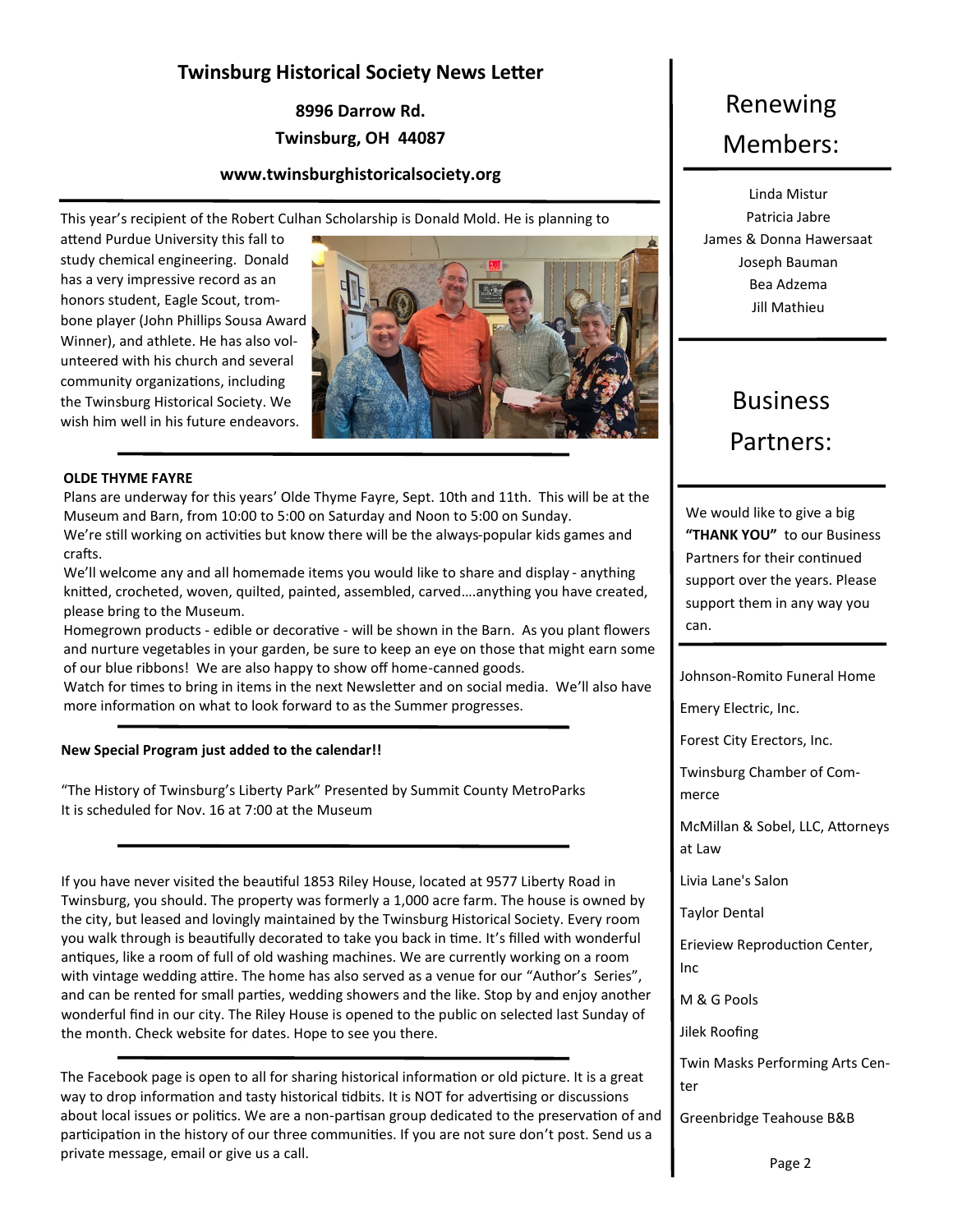### **Twinsburg Historical Society News Letter**

**8996 Darrow Rd. Twinsburg, OH 44087**

## **www.twinsburghistoricalsociety.org**

### **Racing in Northfield Timeline** by D. Diersing 2015

**May 7, 1930 -** Dog racing in Northfield is announced to resume on May 28. This announcement came simultaneously with the decision from the Second District Court of Appeals in Columbus, upholding the conviction of Edward Ingals on a charge of gambling, growing out of the operation of pool selling at the Northfield track in August 1929. The right to race dogs at Northfield was not involved in the case. The conviction of Ingals was a criminal case, upholding a verdict given in Judge E. Boylans Court. Since the track, has betting booth's, and Dog racing track straddle both Cuyahoga and Summit Counties the winning bets would be paid in Cuyahoga County. The May 28 date coincides with opening of Thistledown Park.

**October 22, 1930 -** Citizens of Northfield voted on proposal for Cyrus Eaton and other industrialist to separate from the village. The proposal passes by a vote of 123 to 78. Opposition was led by Mayor W. Burns who fought the proposal to prevent a "feudal harmony" and give the estate owners a greater voice in village affairs.

**July 6, 1934 -** Northfield dog track announced they would defy Sheriff Ray Potts and open their track with betting as a sideline within 10 days. The Sheriff said he would arrest the first person to lay down a bet. The state racing commission will be asked for a permit to conduct the races and if that is refused counsel for the Northfield trace said the races will be started anyway. The Judge had granted Paul Randall, head of the Union Kennel Club at Grove City, an injunction under which he has operated the dog races. Randall contended the law legalizing wagering at horse race tracks included dog race tracks.

**July 14, 1934 -** The Ohio Racing Commission denied an application for the running of dog races at Northfield. He said no application had been received and if one had been received it would have been neither refused nor approved because the Attorney General told the racing commission they had no executive powers in the way of dog races. The commission refused to accept tax payments on dog races.

**August 17, 1934 -** Summit county prosecutor Ray Waiters planned to stop Dog Racing at the County Line Kennel Club after the Northfield Club had been closed for 5 years.

**September 10, 1934 -** Summit County Sheriff Ray Plotts is in the hospital so the Summit County Prosecutor Ray Watters asks the court to appoint an acting Sheriff to halt the Northfield dog racing.

**October 2, 1934 -** Akron common pleas Judge Walter Wanamaker asks for a grand jury investigation into whether there was any bribery connection with the operation of the Northfield Dog Races. The investigation centered on paying of licensing fees by dog owners into the Northfield Village treasury.

**April 4, 1935 –** Councilman Max Klein remains the only elected official residing in Northfield Village. The new Northfield Center Township seceded from Northfield Village by the vote in October 1930.

**January 9, 1935 -** Dog racing is considered illegal in Summit County but Sheriff Ray Potts permitted the dogs to race for several weeks before closing the track. The new Summit County Sheriff, Jim Flowler is aware of the importance of the racing revenue is for Northfield Village but pledges not to let the Dogs race as long as it is illegal.

### **This Month in History:**

**1963** Zip Code Introduced in the United States

**1889** The Wall Street Journal is first published

**1985** The Coca Cola company makes one of worst decisions in marketing history when it decides to change it's original formula and introduces "New Coke"

**1936** The Spanish Civil War starts as a revolt by right wing Spanish military officers in Morocco which spreads to mainland Spain.

**1945** I-58 Japanese submarine sinks the American cruiser Indianapolis, killing 883 seamen in the worst loss in the history of the U.S. navy.

**1966** England win the World Cup in extra time at Wembley Stadium 4 to 2

### **Trivia Challenge:**

What was the name of Woodrow Wilson's plan for peace after World War I?

- A. Sixteen Points
- B. Fourteen Points
- C. Eighteen Points
- D. Twelve Points

Page 3 **Answer:** B. Fourteen Points The Fourteen Points was a statement of principles for peace that was to be used for negotiations in order to end World War I. The principles were outlined in a January 8, Das and war and she to ware peace terms to the United States Congress by President Woodrow Wilson.